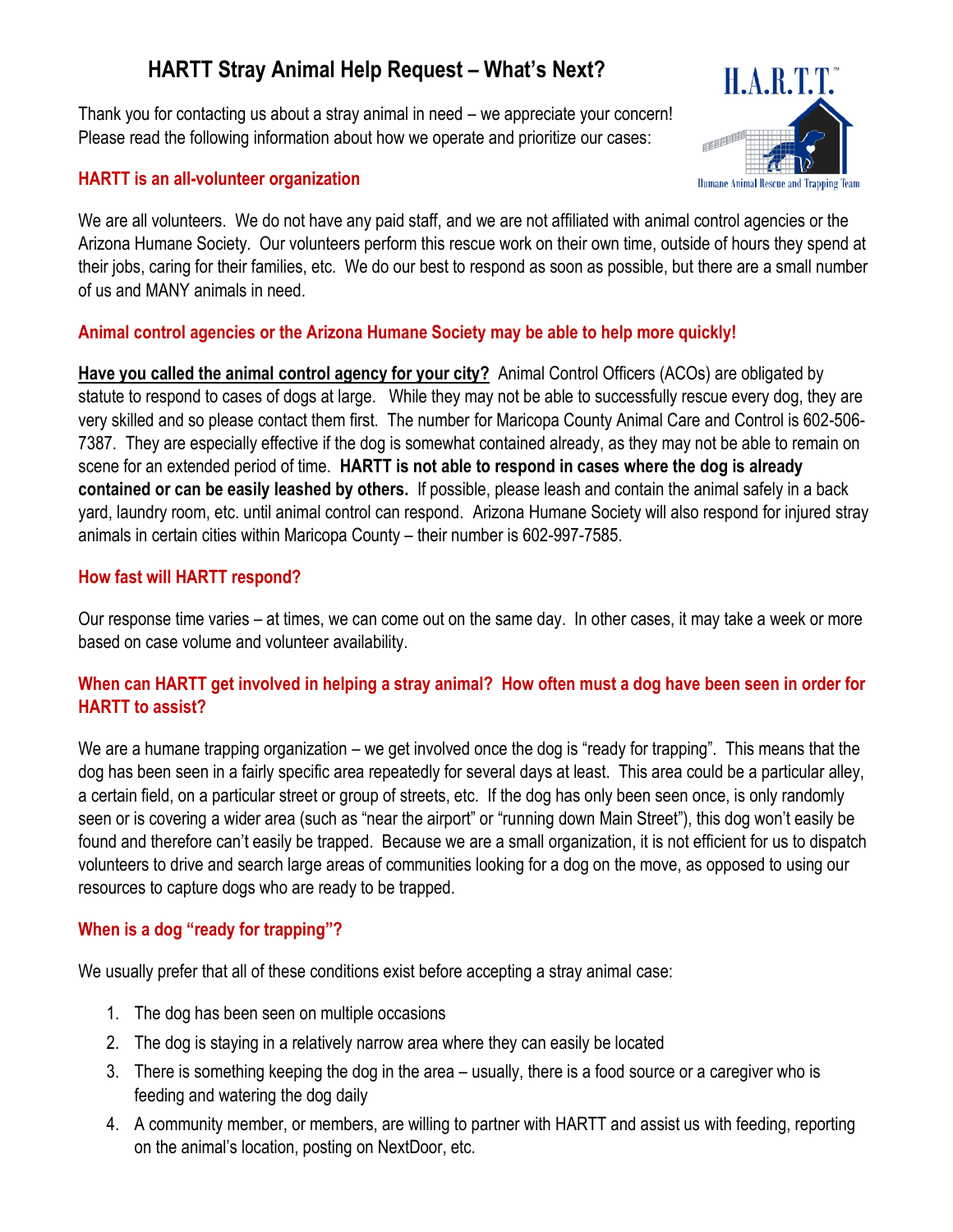## **Will HARTT come out and trap ANY stray dog?**

We would love to, BUT there aren't enough hours in the day! Our HIGHEST priority, after lost owned pets, are severely injured or ill strays. After that, we prioritize dogs with a visible collar and ID tag (it's likely that a family is searching for them). Because HARTT has limited space for holding animals after trapping, those with ID tags are most easily returned home to their families quickly. IF we have the time and the volunteer resources, we will also do our best to assist with dogs who are healthy and who are not wearing a collar or tag, and who are "ready for trapping" – see above.

## **Since HARTT prioritizes injured strays, what types of injuries are your highest priority?**

#### **High priority:**

- Lethargic, down, nearly unresponsive
- Paralyzed
- Obvious broken limb
- Embedded collar or rope around neck
- Large bleeding wound, or serious wound which is obviously infected
- Witnessed hit by car or witnessed serious trauma
- Organ prolapse (ie, organ visible outside of the body)
- Emaciation, body condition score of 2 (out of 5) ribs, backbone and pelvic bones visible, minor loss of muscle mass. Severe waistline and tummy tuck.
- Pregnant, or actively lactating, or with puppies located
- Extensive cactus or other foreign object embedded in body
- Open-mouth breathing (cats only this symptom is serious in cats)
- Animals trapped in an area of imminent danger, with no access to food and water, or animals who need to be extricated from an enclosed space

#### **Lower priority – HARTT may not have the resources to respond:**

- Limping, without visible bone break or visible serious wound
- Scratches or small wounds that will likely heal with time
- Fatigue, panting (dogs)
- Underweight, body condition score of 3 (out of 5) ribs, backbone and pelvic bones are somewhat visible. Some waistline and tummy tuck. These dogs are "skinny" and not clinically "emaciated"
- Watery eyes, nasal discharge, upper respiratory symptoms

#### **What can I do in the meantime to help?**

We NEED involvement from the community in order to help as many of these animals as possible! Any and all of these things will be a great help to us, and to the animal:

 **Most important – DO NOT CHASE, PURSUE, CALL, WHISTLE or CLAP at a stray lost animal!** These behaviors are actually frightening and are not comforting. YOU CANNOT OUTRUN a scared animal, and it